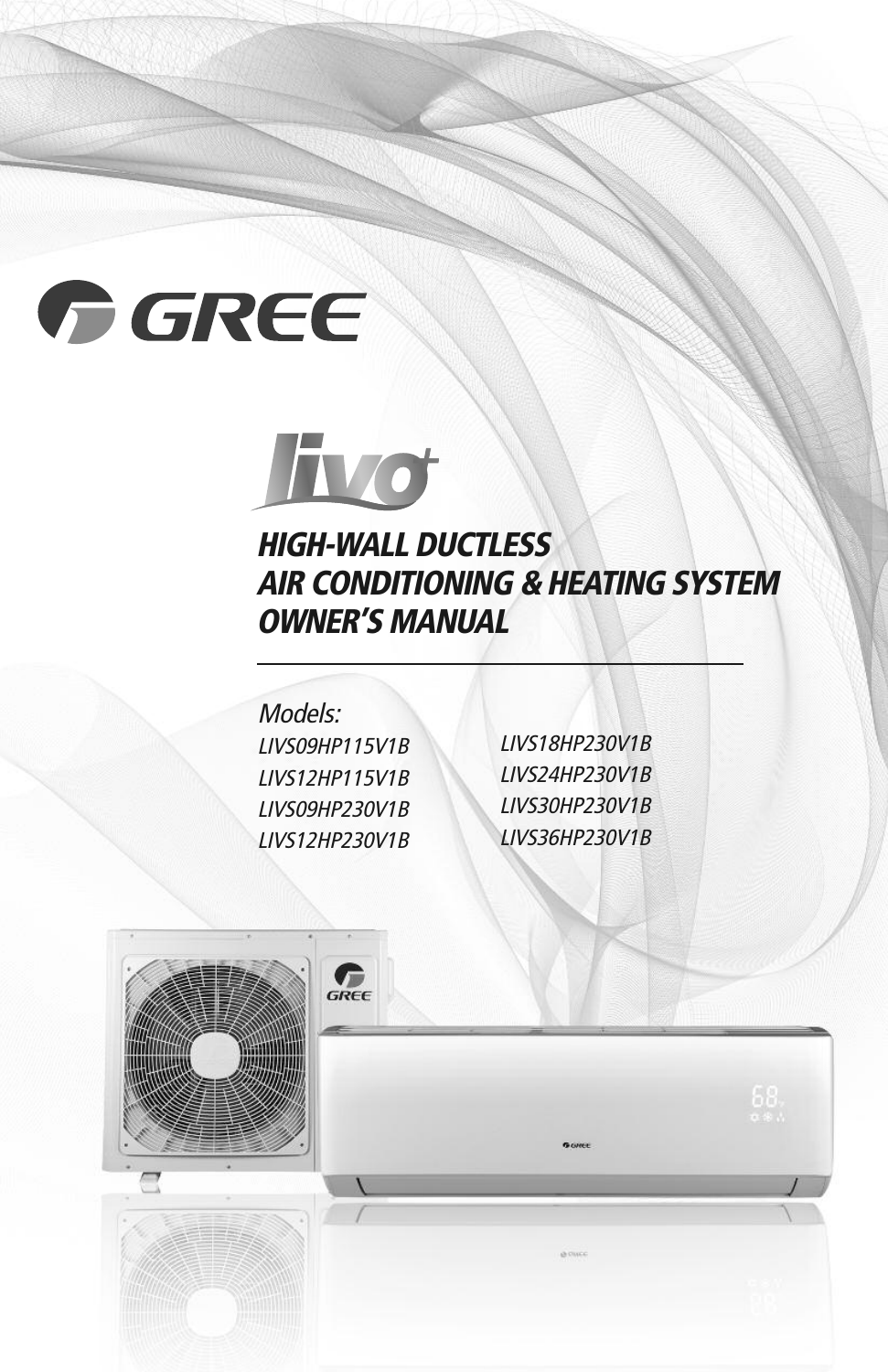# **Thank you for choosing <sup>a</sup> Livo Heat Pump System!**

You can feel confident in your selection because the same pride in craftsmanship and engineering knowledge that goes into millions of other Gree installed products worldwide has gone into your unit.

Please read this owner's manual carefully before operation and retain it for future reference.

# **Table of Contents**

| Operation of Wireless Remote Contoller 9-16 |
|---------------------------------------------|
|                                             |
|                                             |
|                                             |
|                                             |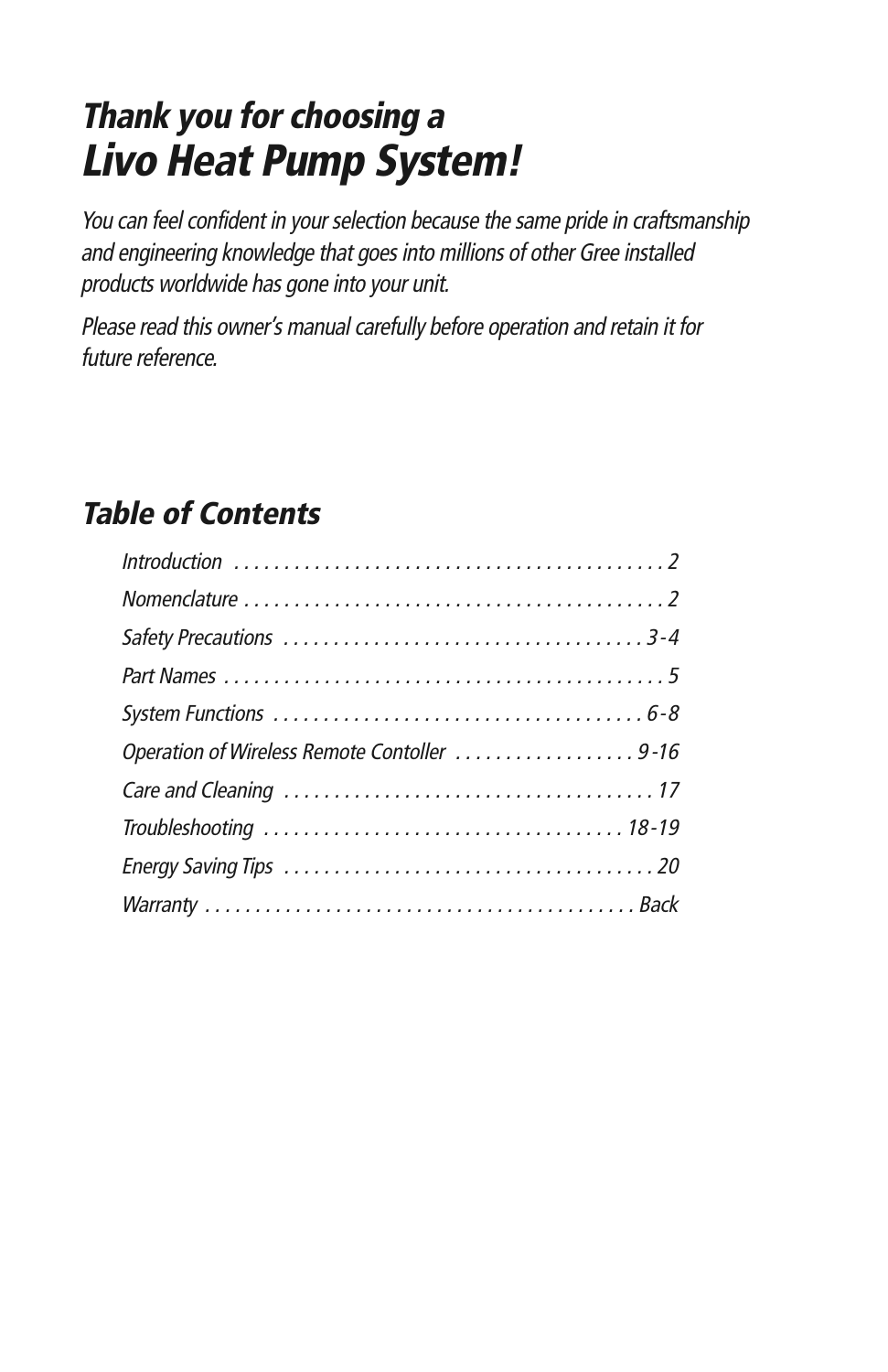## **INTRODUCTION**

#### **Superior Design for Superior Performance**

Gree's Livo Inverter-driven, Mini Split Heat Pumps are beautifully designed to deliver effective cooling or heating, while fitting unobtrusively into any decor. The indoor unit's aesthetically pleasing, minimalist design blends nicely in any home or office.

Your Livo unit offers quiet, energy-efficient comfort, powered by Gree's famous G10 Inverter technology.To speed the process of bringing conditioned air exactly where you want it, the unit features both horizontal and vertical air flow control. Customizable mode controls allow you to adjust fan speeds, select sleep-time settings and more, all through the easy-to-use wireless remote controller, or an optional Wired Tether Controller.

There's even <sup>a</sup> Turbo, Power Failure Memory and other advanced features to make the Livo system even more versatile, for year-round comfort and energy savings.

### **NOMENCLATURE**



#### Example: LIVS24HP230V1BH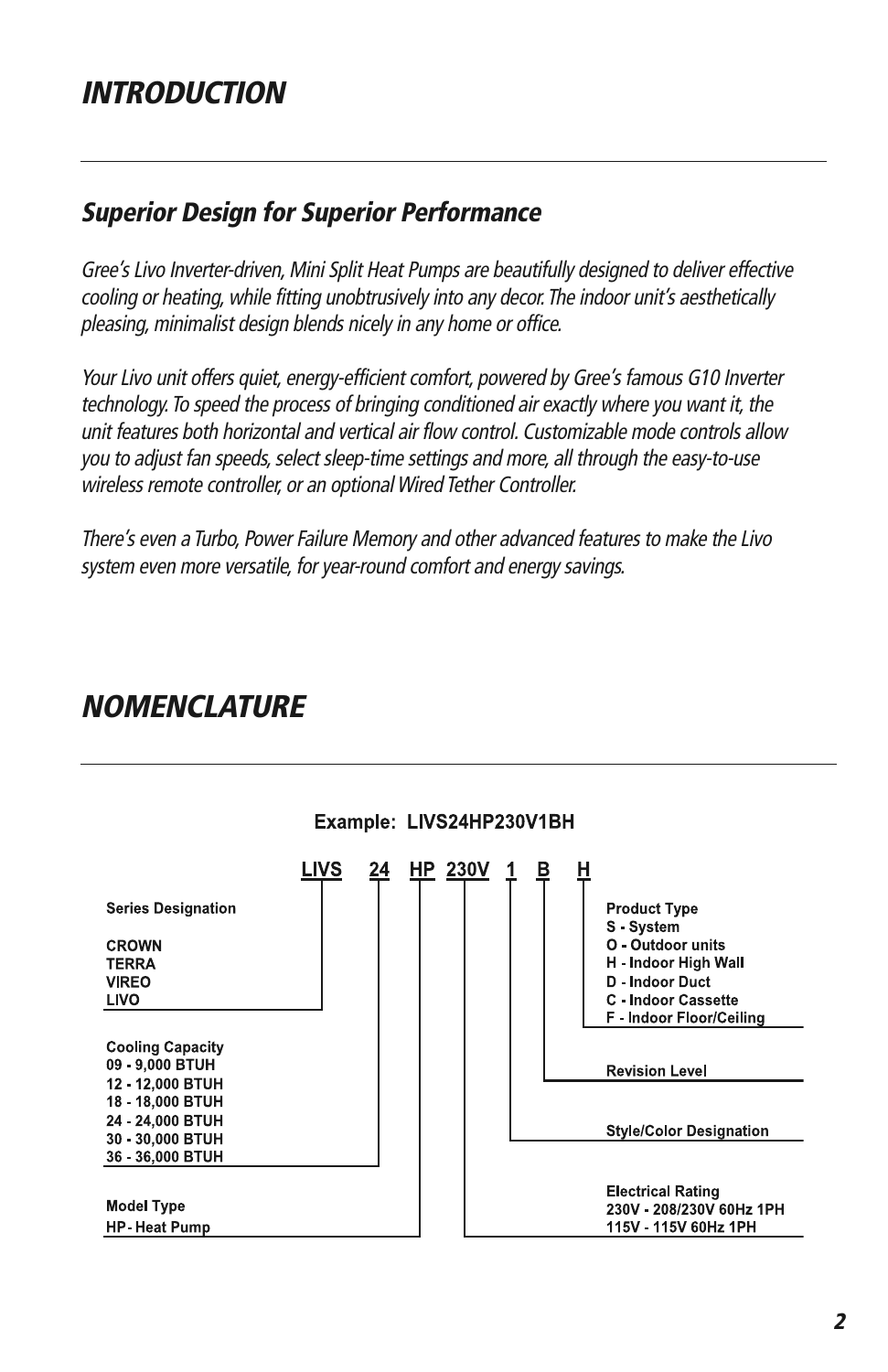## **Please read the following before operation.**

Recognize safety information.  $\bigoplus$  This is the safety-alert symbol. When you see this symbol on the unit and in instructions or manuals, be alert to the potential for personal injury. Understand these signal words: **DANGER**, **WARNING**, and **CAUTION**. These words are used with the safety-alert symbol.

**DANGER** identifies the most serious hazards which will result in severe personal injury or death.

**WARNING** signifies hazards which could result in personal injury or death.

**CAUTION** is used to identify unsafe practices which may result in minor personal injury or product and property damage.

**NOTE** is used to highlight suggestions which will result in enhanced installation, reliability, or operation.

**NOTE:** Your actual air conditioning & heating system and related devices may differ from the images shown in this manual.

# *WARNING*

This appliance is not intended for use by children without responsible adult supervision. Proper care should be taken to ensure safety.

# *WARNING*

Heat pumps, air conditioners & heating equipment should be installed, started up, and serviced only by qualified installers and service technicians. Air conditioning, heat pumps and refrigeration systems are hazardous due to high voltage electrical components, high refrigerant pressures, and moving parts.

# *WARNING*

- **•** Disconnect electrical power to the indoor and outdoor units before performing any maintenance or cleaning.
- Do not attempt to repair the Gree system yourself. Incorrect repairs may cause electric shock or fire. Contact <sup>a</sup> qualified service technician for all service requirements.
- Keep combustible materials away from the unit.

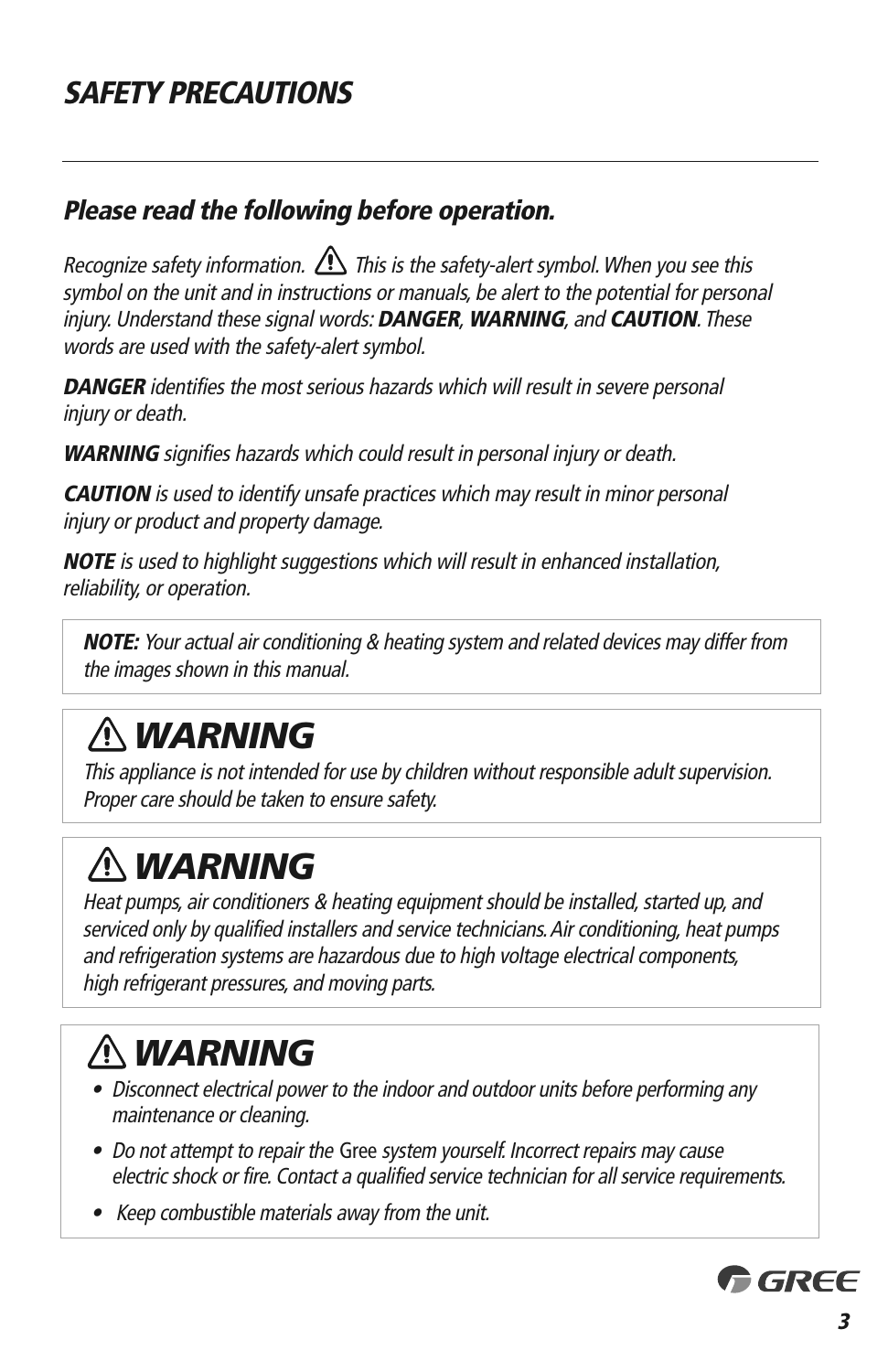# **SAFETY PRECAUTIONS**

## **Please read the following before operation.**

# *CAUTION*

- **•** Do not put hands or any objects into the air inlets or outlets.This may cause personal injury or damage the unit.
- **•** When cleaning, be careful not to splash water on the unit. Doing this may cause electric shock or damage to unit.
- Do not use or place any flammable, combustible or noxious substance next to the unit.
- **•** In the event of <sup>a</sup> failure (burning smell, etc.), immediately disconnect all electrical power to indoor and outdoor units.
- Never try repairing the system yourself; contact a qualified service technician for all repairs.



#### **Front Panel Display**

The front panel on the Livo indoor unit contains system status lights and easy-to-read LED display.

**NOTE:** The indoor unit display panel can be turned ON or OFF via the LIGHT button on the remote controller. See "LIGHT" button description for more detail.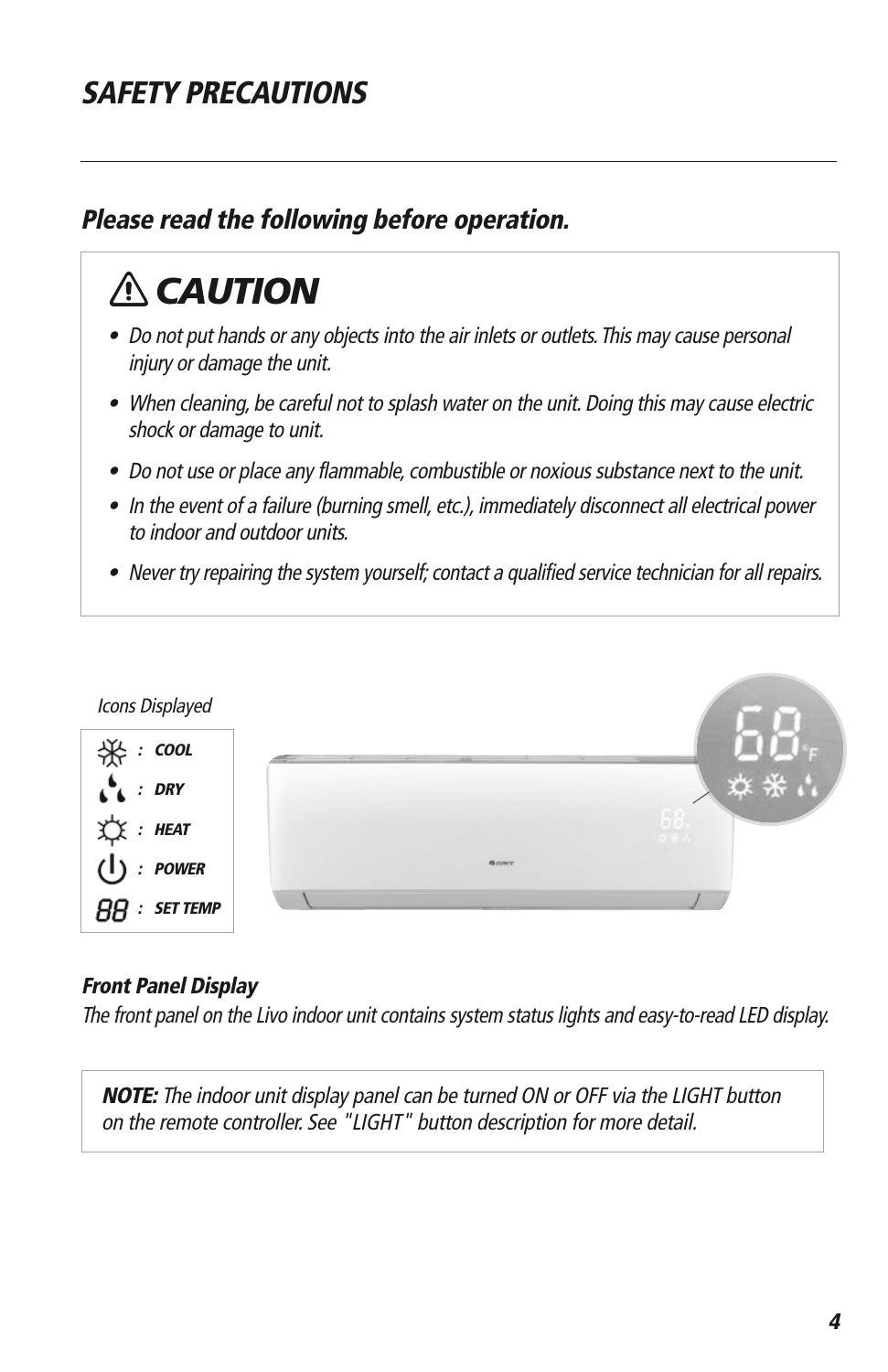# **PART NAMES**

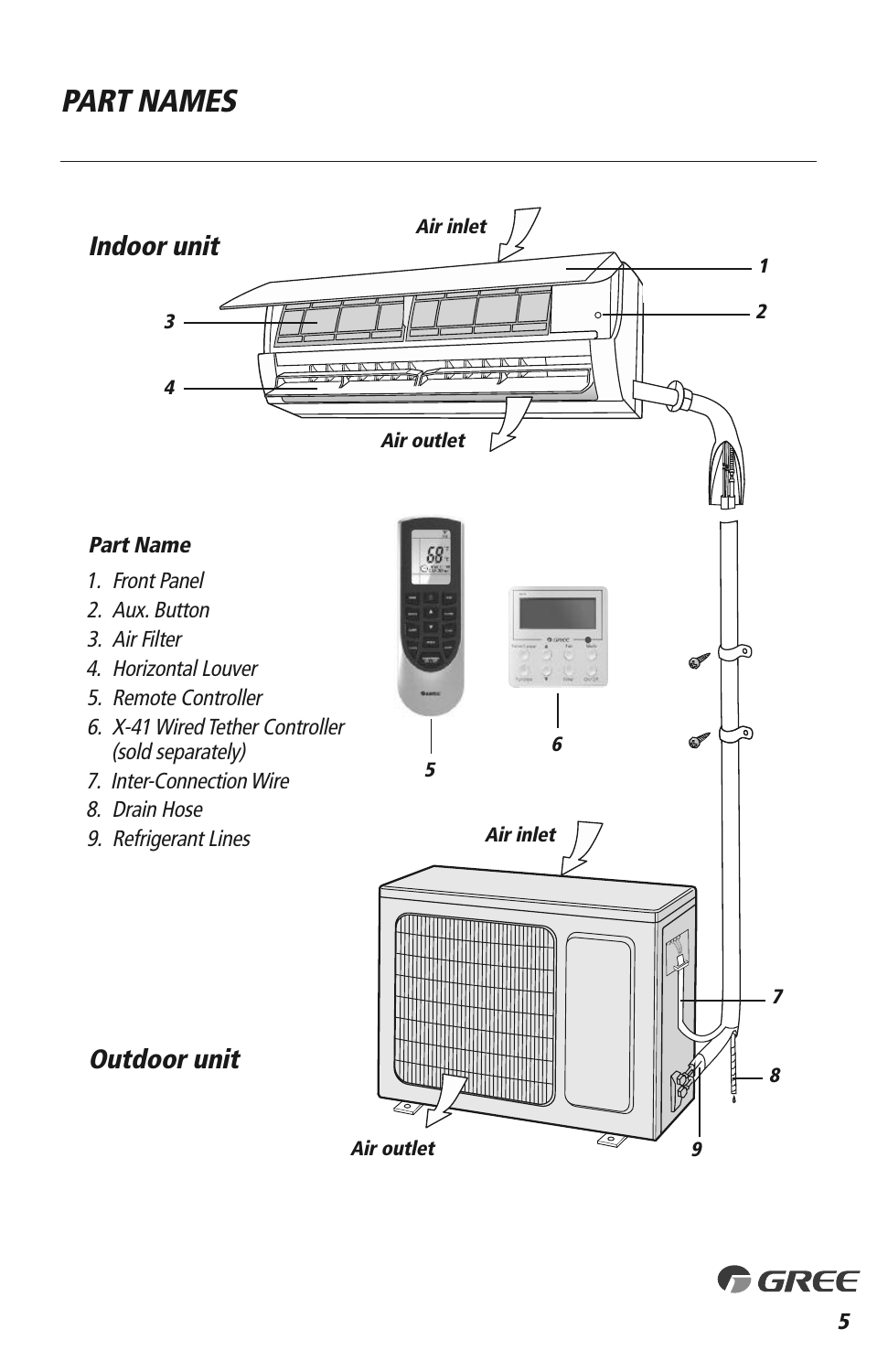# **SYSTEM FUNCTIONS**

#### **WHISPER QUIET**

Not only are the Gree systems energy efficient but they are quiet too. Livo High-Wall units operate with sound pressure levels starting as low as 28 dB(A).

#### **MULTI FAN SPEEDS**

Whether operating in either Cooling or Heating mode, the indoor fan can be set to your choice of four different speeds (Low, Medium, High or Turbo) to achieve maximum comfort.

#### **INTELLIGENT PRE-HEATING**

The Livo system guards against the annoying cool air blown into the room in heating mode. The system constantly monitors the discharge air temperature. It will delay the indoor fan until the indoor coil has warmed up to prevent blowing uncomfortable cool air into the room.

#### **I FEEL MODE**

The unit will sense room temperature at the remote controller instead of at the indoor unit during cooling mode. It then adjusts airflow and temperature accordingly for the ultimate in personal comfort control and energy savings.

#### **ADJUSTABLE AIRFLOW**

The Livo system has <sup>a</sup> bi-directional airflow control for maximum comfort.The indoor unit has adjustable vertical swing louvers and can be set in multiple discharge directions from the wireless remote controller.

#### **TURBO MODE**

Use Turbo Mode for situations where you wish to achieve the desired room temperature in the shortest possible time. This mode runs the unit at ultra high speeds for quickest results.

#### **FREEZE GUARD**

Room Freeze Guard protection will automatically keep the room temperature from getting too cold, where water pipes might freeze

#### **TIMER MODE**

The unit can be programmed to turn ON or OFF after a specific amount of time. The time period is adjustable between one half and 24 hours.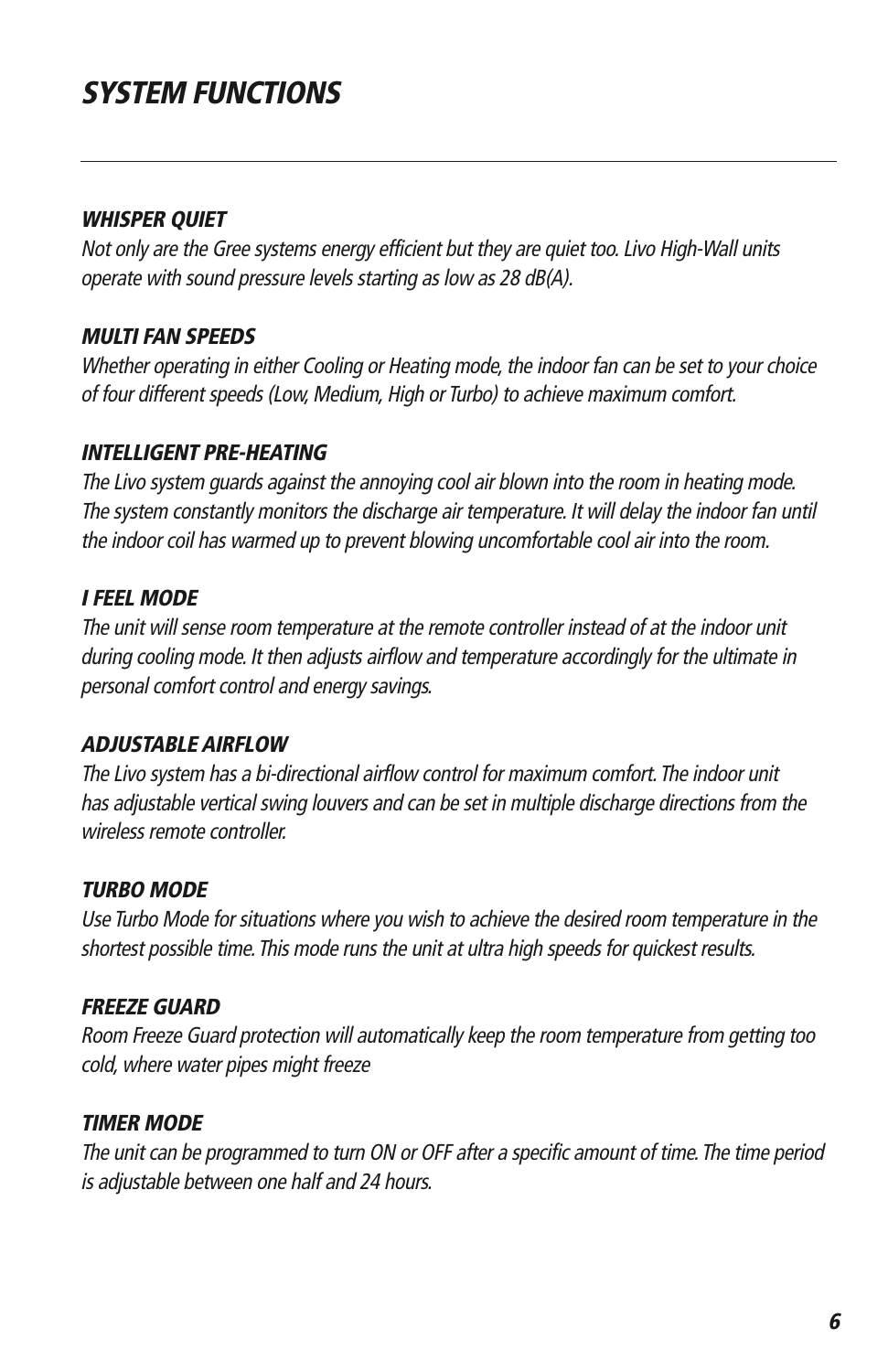# **SYSTEM FUNCTIONS**

#### **MODE BUTTON**

The unit can be set to five different operating modes: HEAT, COOL, DRY, FAN ONLY and AUTO.

**NOTE:** AUTO MODE has fixed setpoints of 68° F heating and 78° F cooling,which are not adjustable.The system will automatically select heating or cooling to maintain room temperature within this band.

#### **SLEEP MODE**

The Livo offers a Sleep Mode function for your comfort. The unit will automatically adjust room temperature during your sleep time. This slight change in temperature will not affect your comfort level due to the natural effects that sleeping has on the body, but it will save on energy consumption and will lower electric bills.

#### **ENERGY SAVINGS MODE**

This feature will automatically select the optimal compressor and fan speeds to allow for energy savings while operating in Cooling or Heating modes.The compressor and fan will automatically slow down as the room temperature reaches the set point.

#### **SELF-DIAGNOSIS**

Livo has <sup>a</sup> built-in computer which uses real-time diagnostics which help prolong the unit's life. The automatic diagnosis feature continuously scans for errors or malfunctions and fault codes are shown on the unit display to facilitate troubleshooting and repair.

#### **POWER FAILURE MODE**

Power interruptions are no problem for the Livo system. User selections and system parameters are stored in non-volatile memory.These parameters are retained during <sup>a</sup> power failure.When power is returned, the Livo system will automatically return to the last operating mode.

#### **INTELLIGENT DEFROST**

The Livo Intelligent Defrost function increases room comfort and saves energy by eliminating unnecessary defrost cycles. In heating mode, the unit will monitor the outdoor coil for frost build up. Once frost buildup has been detected, the system will switch into <sup>a</sup> defrost mode to remove the frost.

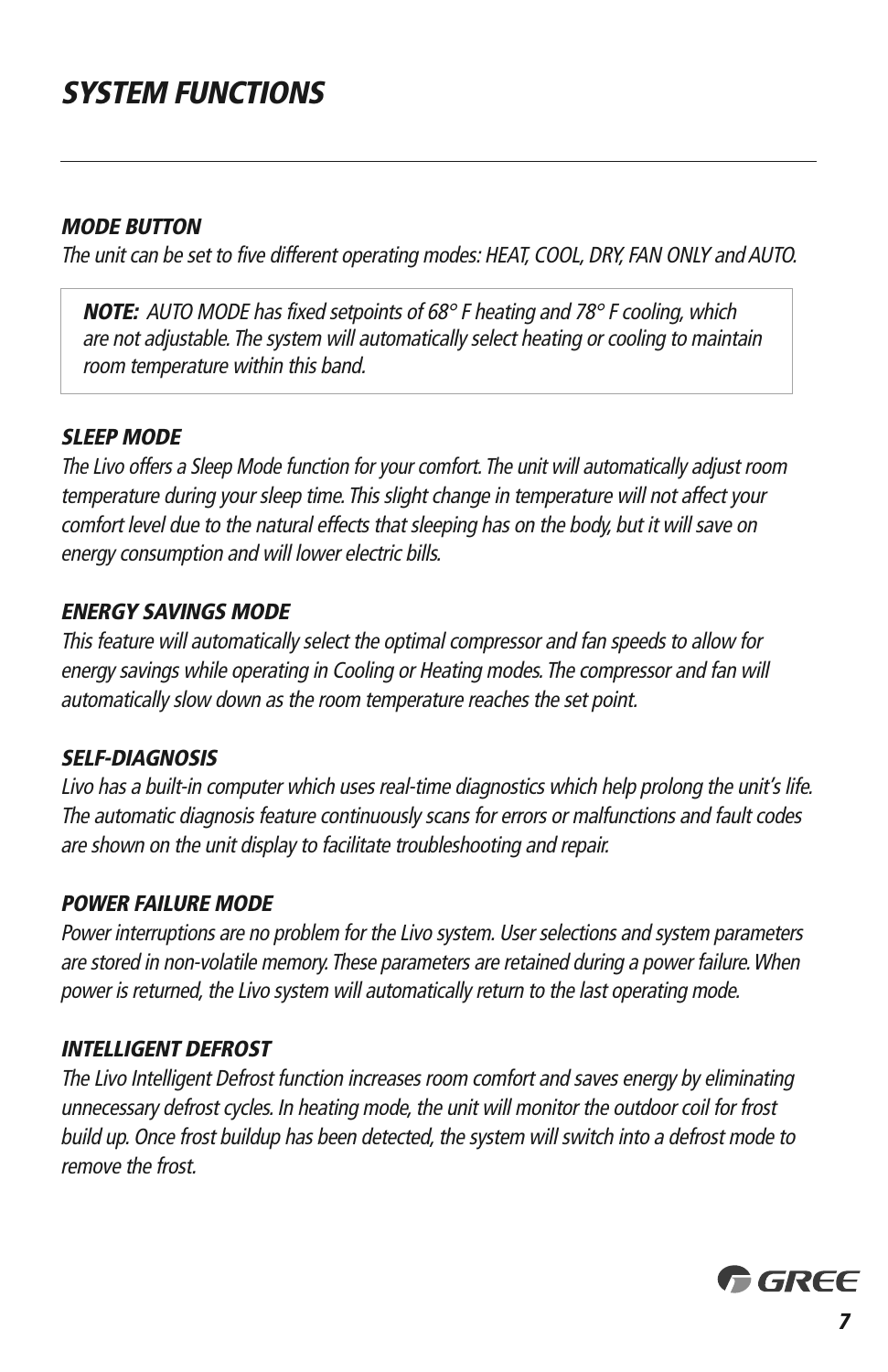# **SYSTEM FUNCTIONS**

#### **POLYMERIC AIR FILTER**

The polymeric mesh filters save energy by preventing the indoor coils from being plugged with dirt and lint. This economical and sturdy filter may be washed, vacuumed and reused.

#### **FAHRENHEIT °F/CELSIUS °C**

The remote controller and indoor wall unit front panel can be set to display in either  $\degree$ F or  $\degree$ C.

#### **PRIVACY LOCK MODE**

The wireless remote controller has <sup>a</sup> Lock feature.The Lock averts unauthorized access or tampering with system settings.

#### **AGENCY LISTINGS**

All systems are listed withAHRI (Air conditioning, Heating, and Refrigeration Institute) and are ETL certified per UL Standards.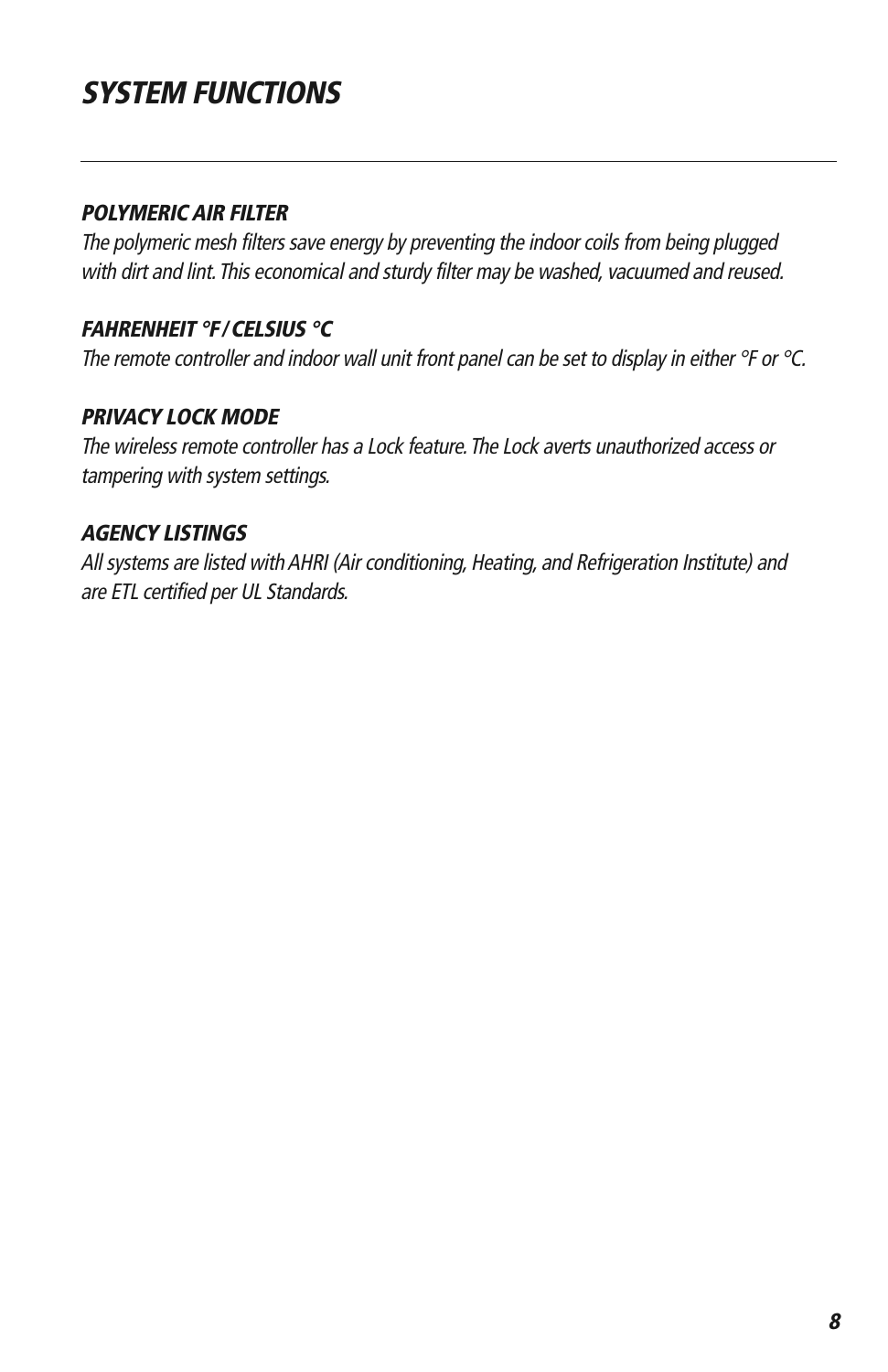#### **Remote Controller**



#### **Part Name**

- 1. ON/OFF Button
- 2. Fan Button
- 3. Mode Button
- 4. Up Button
- 5. Swing Button
- 6. Turbo Button
- 7. Down Button
- 8. Temp Button
- 9. Sleep Button
- 10. I Feel Button
- 11. Clock Button
- 12. Light Button
- 13. Timer On/Off Button

#### **INTRODUCTION FOR ICONS ON DISPLAY SCREEN**

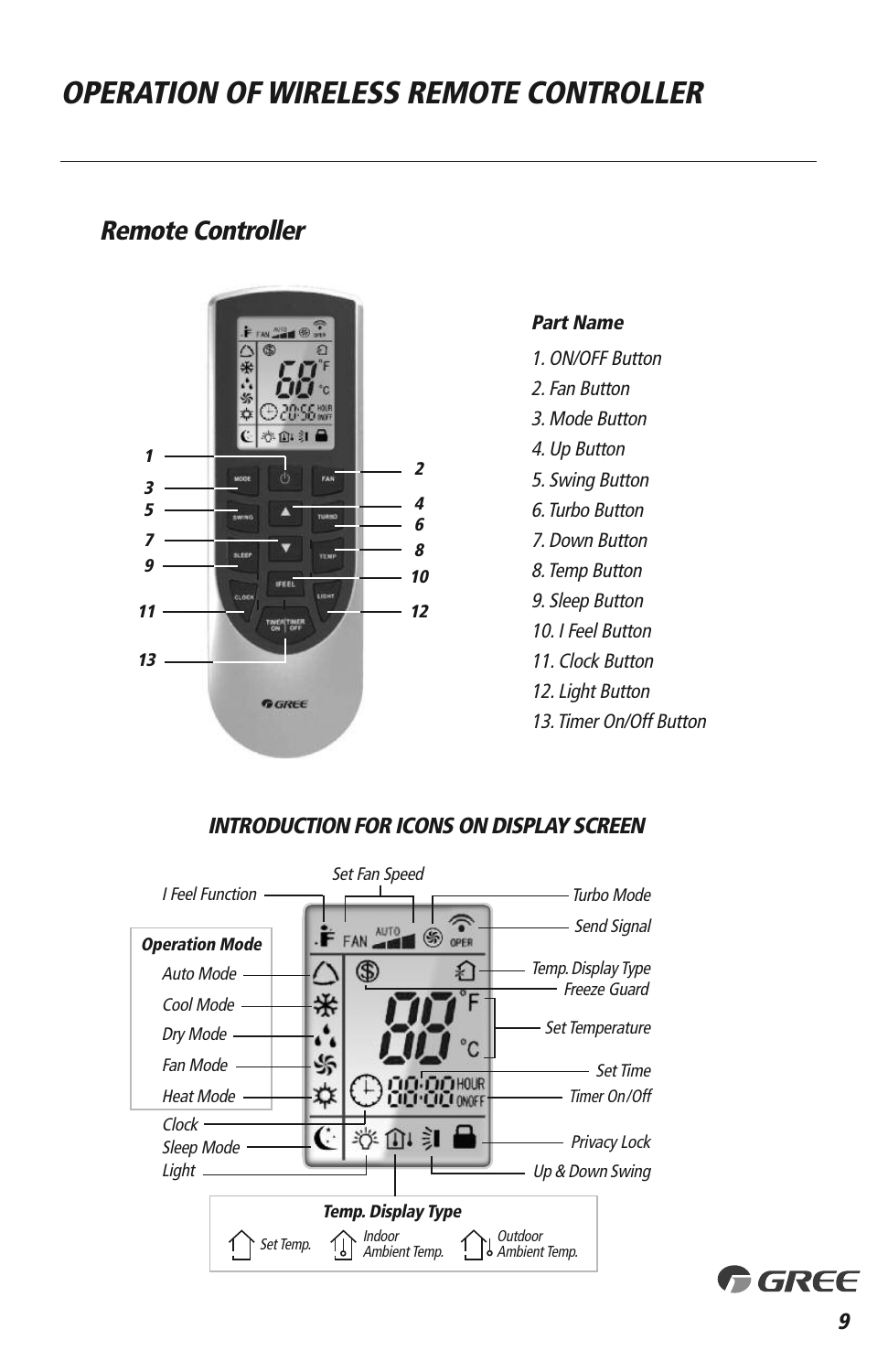#### **REMOTE CONTROLLER OPERATIONS**

The wireless remote controller is sleek, versatile and allows you to change room temperatures and functions on your Vireo system from the palm of your hand.The large LCD display and buttons make it easy-to-understand and easy-to-use.

The remote controller is set from factory to display temperatures in  $\degree$ F. If  $\degree$ C is desired, turn the remote controller **OFF** with the **ON/OFF** button and then press "**MODE**" and " " buttons on the remote simultaneously for 5 seconds.

#### **ON/OFF BUTTON**

When the system is in **OFF** mode, the remote controller will display the time and last room setpoint.When you press the **ON/OFF** button, this indicator  $\bigcup$  will be displayed and the unit will start in the last operating mode and room setpoint.

**NOTE:** If the **ON/OFF** button is pressed too soon after <sup>a</sup> stop, the compressor will not start for 1 to 5 min. due to the inherent protection against frequent compressor cycling.<br>ON Mode Display

# ຈົ OPER

#### **DISPLAYING SETPOINT OR INDOOR TEMPERATURE ON FRONT PANEL:**

The setpoint temperature or room temperature can be displayed on the front panel.Only setpoint temperature is displayed on the remote controller.

When the "**TEMP**" button is pushed once, the temperature indicator  $\bigcap$  is displayed. This indicates that the setpoint temperature is displayed on the front panel.

When the "TEMP" button is pushed a second time, the display will show an  $\text{[}1\text{]}$  icon with a thermometer inside a house. This indicates that the room temperature is displayed on the front panel.

The room temperature will be displayed for only 5 seconds before reverting back to displaying room setpoint.



Room Temperature Display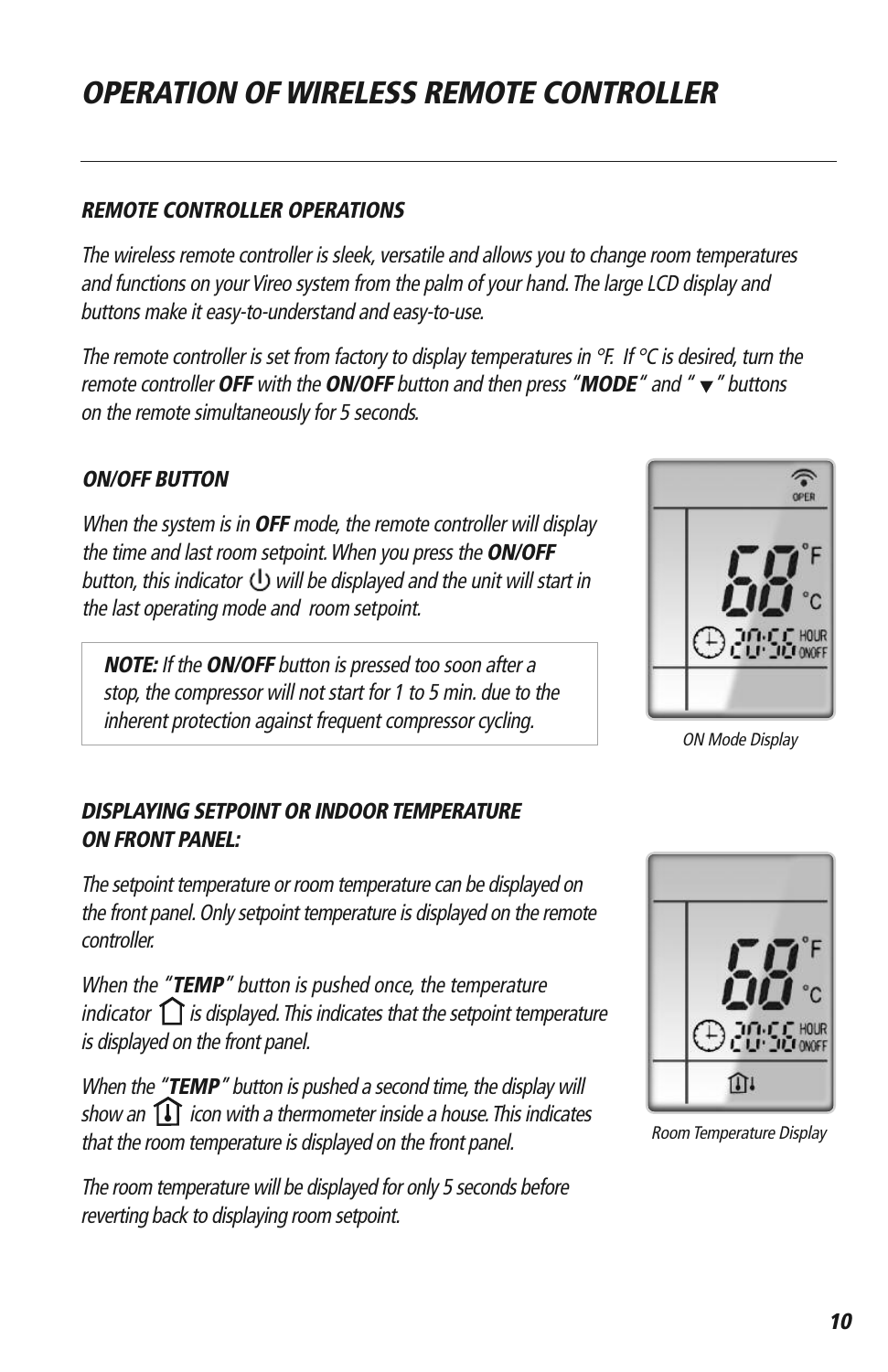#### **VERTICAL SWING LOUVERS**

• Press the Vertical Swing Louver button to select five different vertical (up & down) air discharge directions including Continuous Sweep. The Swing Louver  $\gtrsim$  icon will be displayed. Press this button to set swing angle, which changes in direction as below:



Indicates louver swings back and forth in the five directions, as shown.



**Swing Louver Display** 

#### **PRIVACY LOCK U**

The Privacy Lock prevents unauthorized access to the unit controls and prevents tampering with system settings. The remote controller can be locked by pushing the " $\triangle$ " and " $\nabla$ " buttons simultaneously for 5 seconds. The Privacy Lock icon will be displayed on the remote controller. Repeat the process to unlock the remote controller.



Privacy Lock Display

#### **I FEEL MODE**

Press this button to use the I FEEL function, and the  $(\cdot | \cdot)$  icon will be displayed.The unit will sense room temperature at the remote controller instead of at the indoor unit during cooling mode. It then adjusts airflow and temperature accordingly for the ultimate in personal comfort control and energy savings. Press the button again to exit this function. For best performance, keep remote controller away from heat or cold temperature sources while using this function.



I Feel Mode

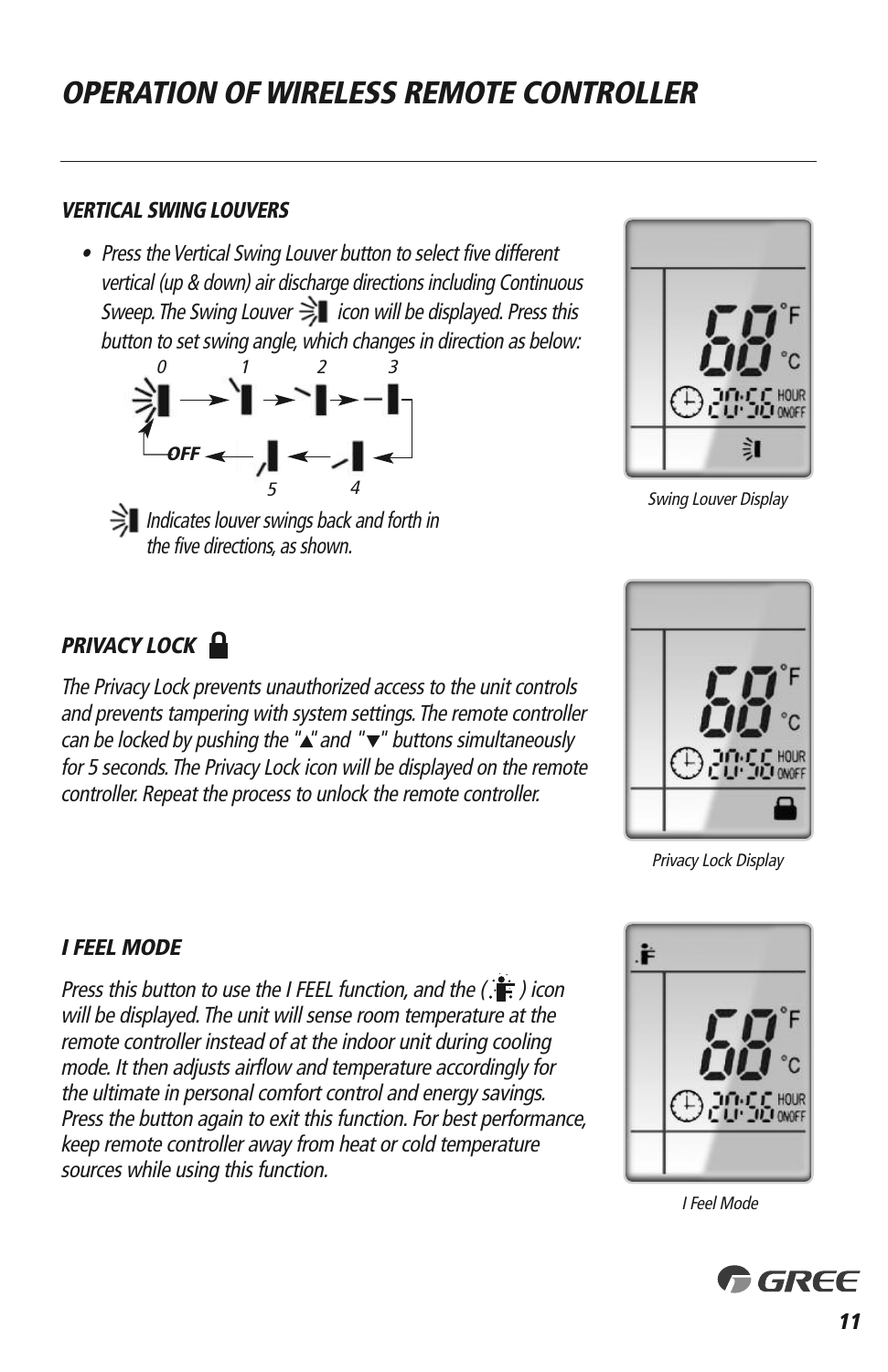#### **MODE BUTTON**

Use the "**MODE**" button to select one of the available modes. The selected mode will be displayed on the remote controller and the appropriate light will illuminate on the front display panel.

**AUTO** – Unit will automatically select heating or cooling to maintain room temperature between 68°F and 77°F. The remote controller will display the Auto Mode icon with no setpoint.



Icons Displayed

**COOL** – To cool to selected setpoint and remove moisture. Press  $\triangle$  or  $\nabla$  to adjust set temperature. System varies compressor speed to maintain desired temperature.

**HEAT** – To heat to selected room setpoint. Press  $\triangle$  or  $\triangledown$  to adjust set temperature. System varies compressor speed to maintain desired room temperature.

**FAN ONLY** – To circulate air without heating or cooling. Use Fan Speed button to select speed from low to high.

**DRY** – Select **DRY MODE** to increase moisture removal during warm humid conditions. In this mode, fan speed cannot be adjusted.

- 1. If the Room Temperature is more than 4°F above the set temperature, the system will be operating in cooling mode with low fan speed.
- 2. If the Room Temperature is between  $4^{\circ}F$  higher than, and  $4^{\circ}F$  less than, the set temperature, the system will cycle 6 minutes **ON** and 4 minutes **OFF** in cooling mode.The indoor fan will be at low speed.
- 3. If the Room Temperature is more than  $4^\circ$ F below the set temperature, the system will be **OFF** and the indoor fan will be at low speed.

#### **FREEZE GUARD**

In Heat mode, press "TEMP" and "CLOCK" buttons simultaneously to start up 46°F heating function.When this function is started up, " $(\text{$\AA$})$ " and "46°F" will be displayed on the remote controller, and the unit will maintain room temperature above 46°F. Press"TEMP" and "CLOCK" buttons simultaneously again to cancel Freeze Guard protection.



Freeze Guard Display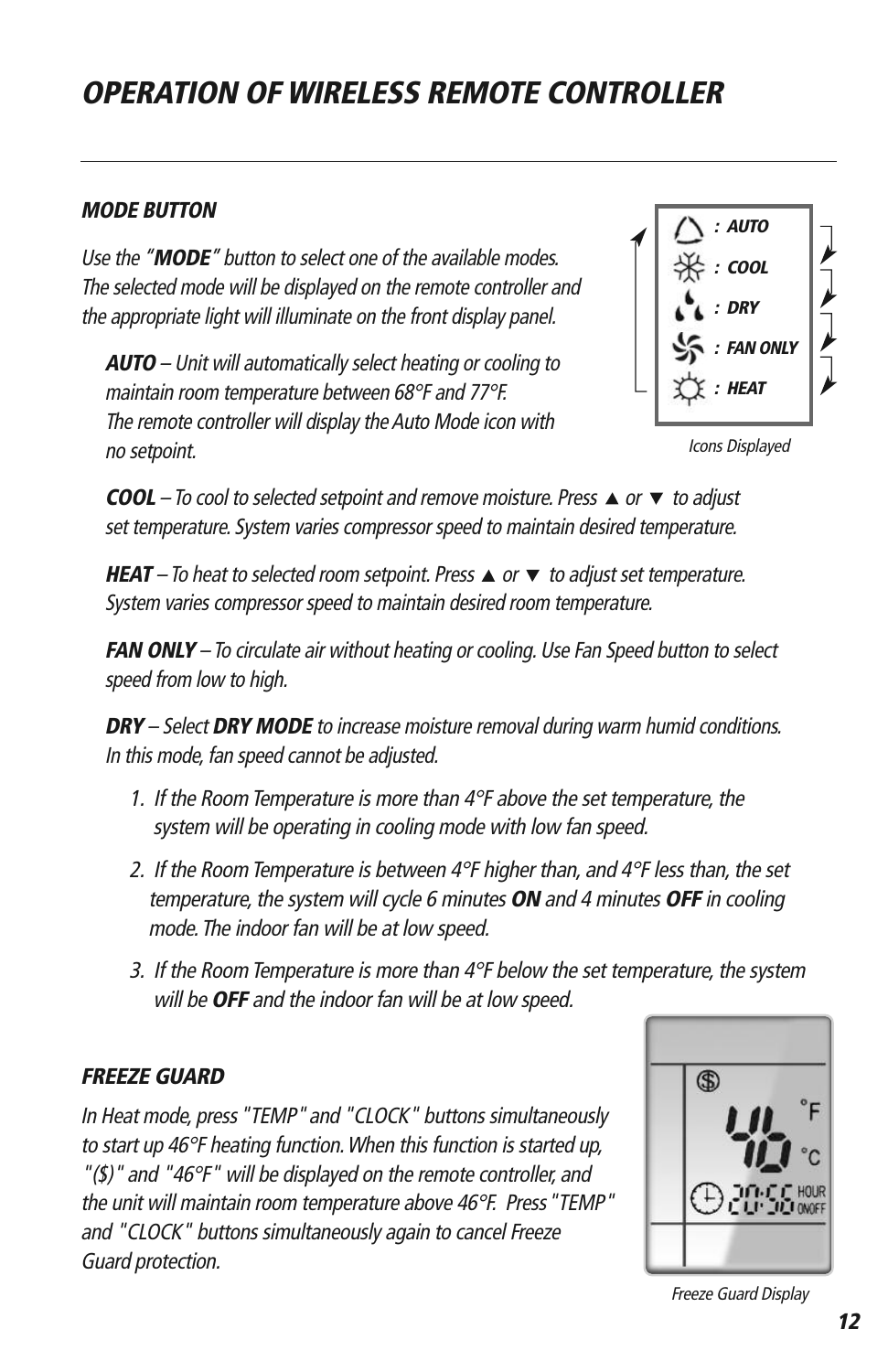#### **TIMER SETTING**

#### **Timer-ON / Timer-OFF BUTTON**

To set when you want the unit to turn On at the end of <sup>a</sup> selected time period, use the button labeled "Timer-ON/Timer-OFF"on the remote controller. Press this button to make the clock icon disappear, replaced with the word "ON" (blinking). Press  $\triangle$  or  $\nabla$  buttons to adjust timer setting 1 minute at a time. Press and hold  $\triangle$  or  $\blacktriangledown$ button to set timer more quickly. Press"Timer-ON/Timer-OFF" button again to confirm setting, and the word "ON" will stop blinking. To cancel, press "Timer-ON / Timer-OFF" button again.



Timer Setting ON/OFF

To set when you want the unit to turn Off at the end of <sup>a</sup> selected time period, use the same button. Press this button to make the clock icon disappear, replaced with the word "OFF" (blinking). Adjust settings the same as with"Timer-ON/Timer-OFF"settings.

**NOTE:** Under Timer On and Off status, you can set"Timer-ON/Timer-OFF"simultaneously. Before setting timer, be sure to set clock to correct time.

#### **TURBO MODE**

The desired room setpoint can be achieved faster in **TURBO** mode.After selecting the"**HEAT**"or"**COOL**" mode button, push the "**TURBO**" button. The **TURBO**  $\frac{1}{2}$  icon will be displayed on the remote controller and the unit will run at an ultra-high speed.To deactivate the feature, push the"**TURBO**" button again.The unit will return to normal operation.



Turbo Mode Display

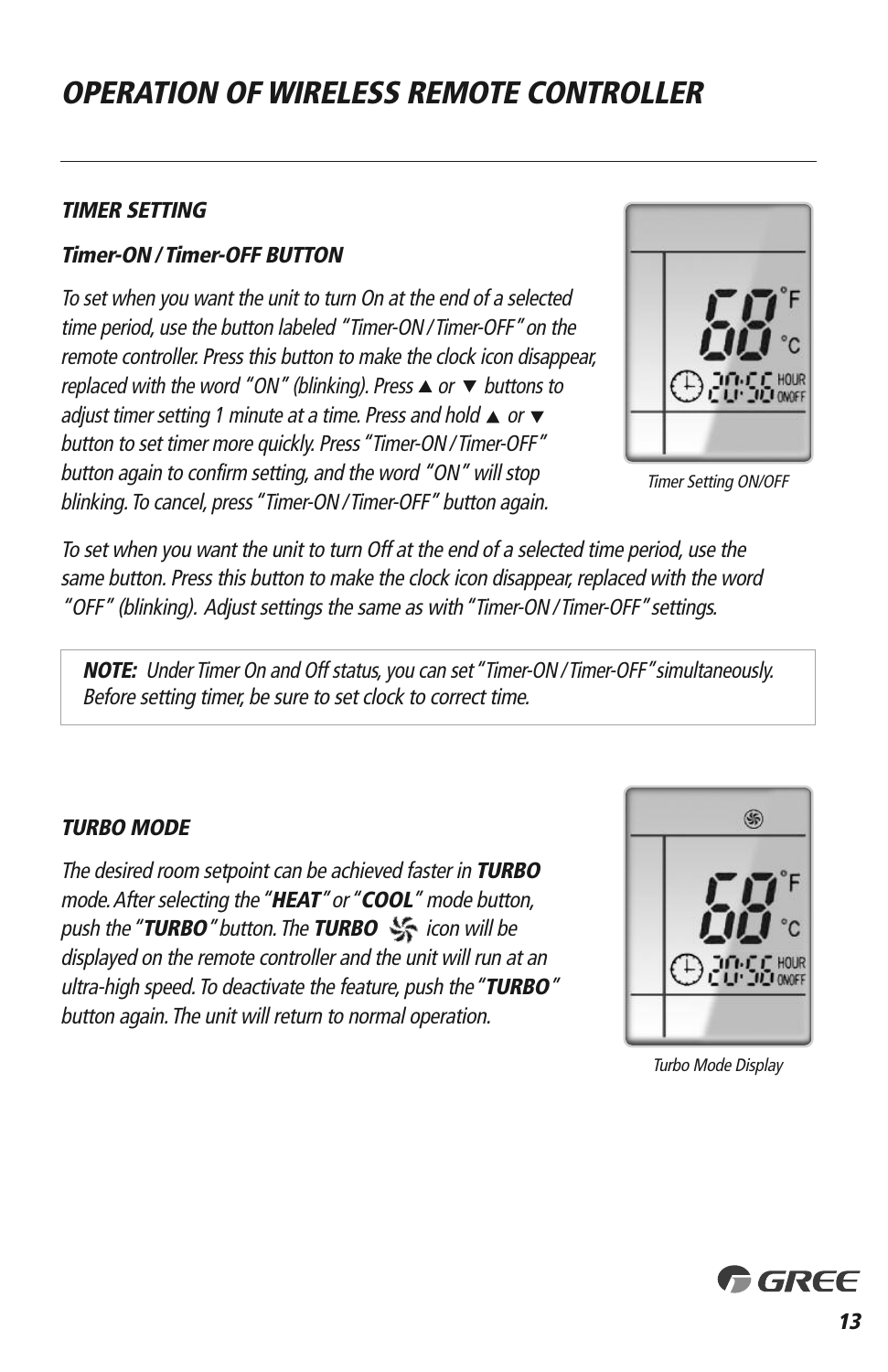#### **FAN BUTTON**

Press the FAN button to adjust the indoor fan speed: Low  $(\triangle)$ , Medium  $(\triangle)$ , High  $(\triangle)$ , Turbo and Auto.

- Turbo function is not available in Dry andAuto mode.
- The fan operates at low speed in Dry and Auto modes, and the speed cannot be adjusted.
- When Auto is selected, the unit will select the proper fan speed automatically, according to the ambient temperature.

**NOTE:** Turbo function is not available in Dry and Auto Modes. The Livo unit will select proper fan speed automatically according to ambient temperature.

#### **CLOCK SETTING**

Press this button to set clock time. " $\bigcirc$ " icon on remote controller will blink. Within 5 seconds, press  $\triangle$  or  $\nabla$  button to set clock time. With each pressing of  $\triangle$  or  $\blacktriangledown$  buttons, clock time will increase or decrease 1 minute. To quickly adjust time setting, press and hold  $\triangle$  or  $\nabla$  button for 2 seconds. Release button when you have reached the desired time setting. Press "CLOCK" button to confirm the time, and " $\bigcirc$ " icon will stop blinking.

**NOTE:** Clock time adopts 24-hour mode.A 12-hour time format is not available.



Fan Display



Clock Setting Display

#### **LIGHT BUTTON**

Press this button to turn off display light on indoor unit. Press again to turn it back on.



Light Display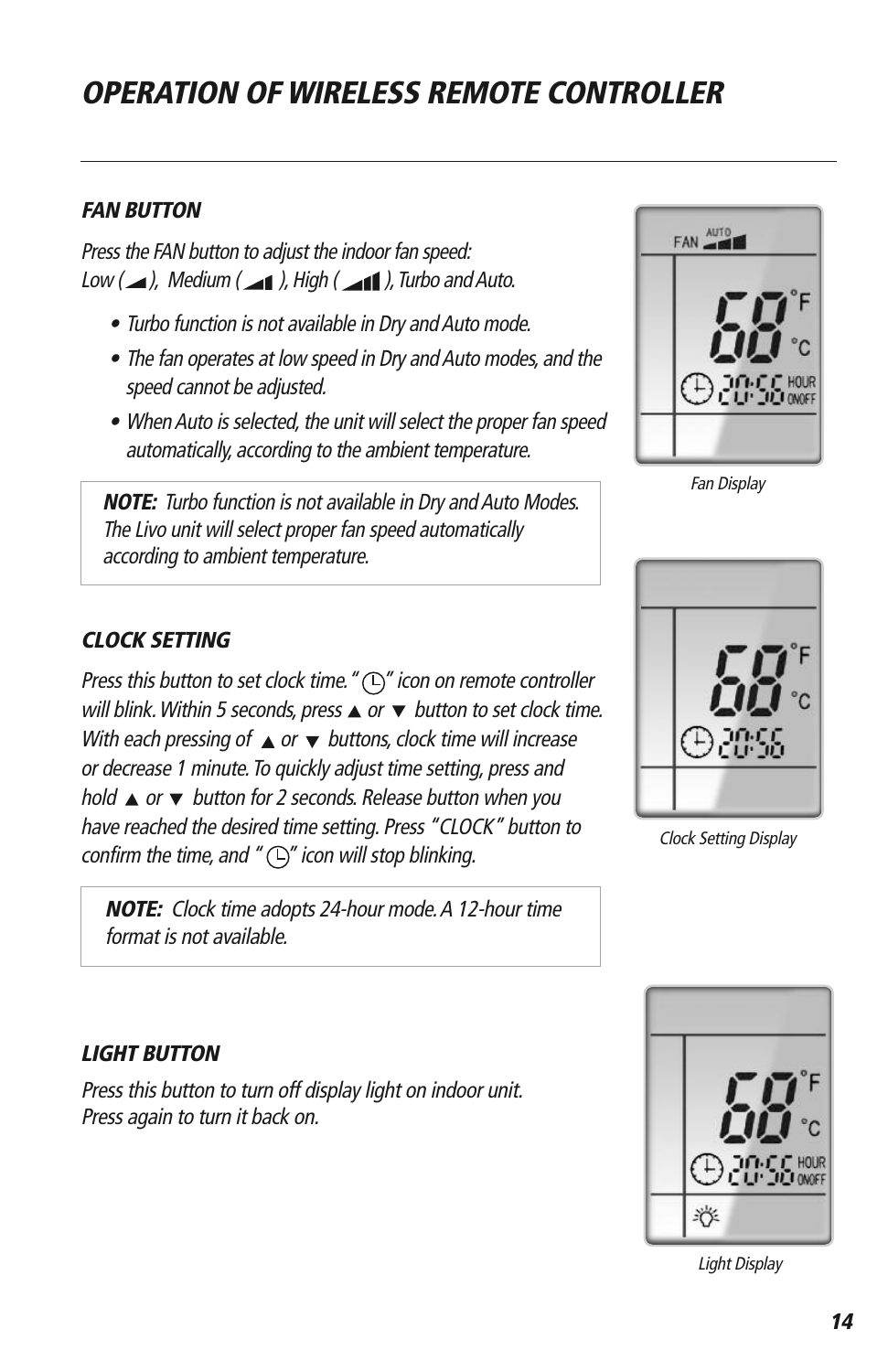#### **ENERGY-SAVING**

In Cool mode, press"TEMP" and "CLOCK" buttons simultaneously to start the energy-saving function."SE" will be shown on remote controller, and the unit will adjust the set temperature automatically to reach to the best energy-saving effect. Press"TEMP"and "CLOCK" buttons simultaneously again to cancel energy-saving mode.



Energy Saving Display

#### **SLEEP MODE**

The Livo system will automatically adjust room temperature during your sleep time.This slight change in temperature will not affect your comfort level due to the natural effects that sleeping has on the body, but it will save on energy consumption and will lower your electric bill. Press the SLEEP button to select Sleep Mode or Cancel. The SLEEP  $\mathbb{C}^*$  icon will appear.



In Sleep Mode the unit will slowly relax the room set temperature by up to 4° F until Sleep Mode is cancelled. Sleep Mode Display



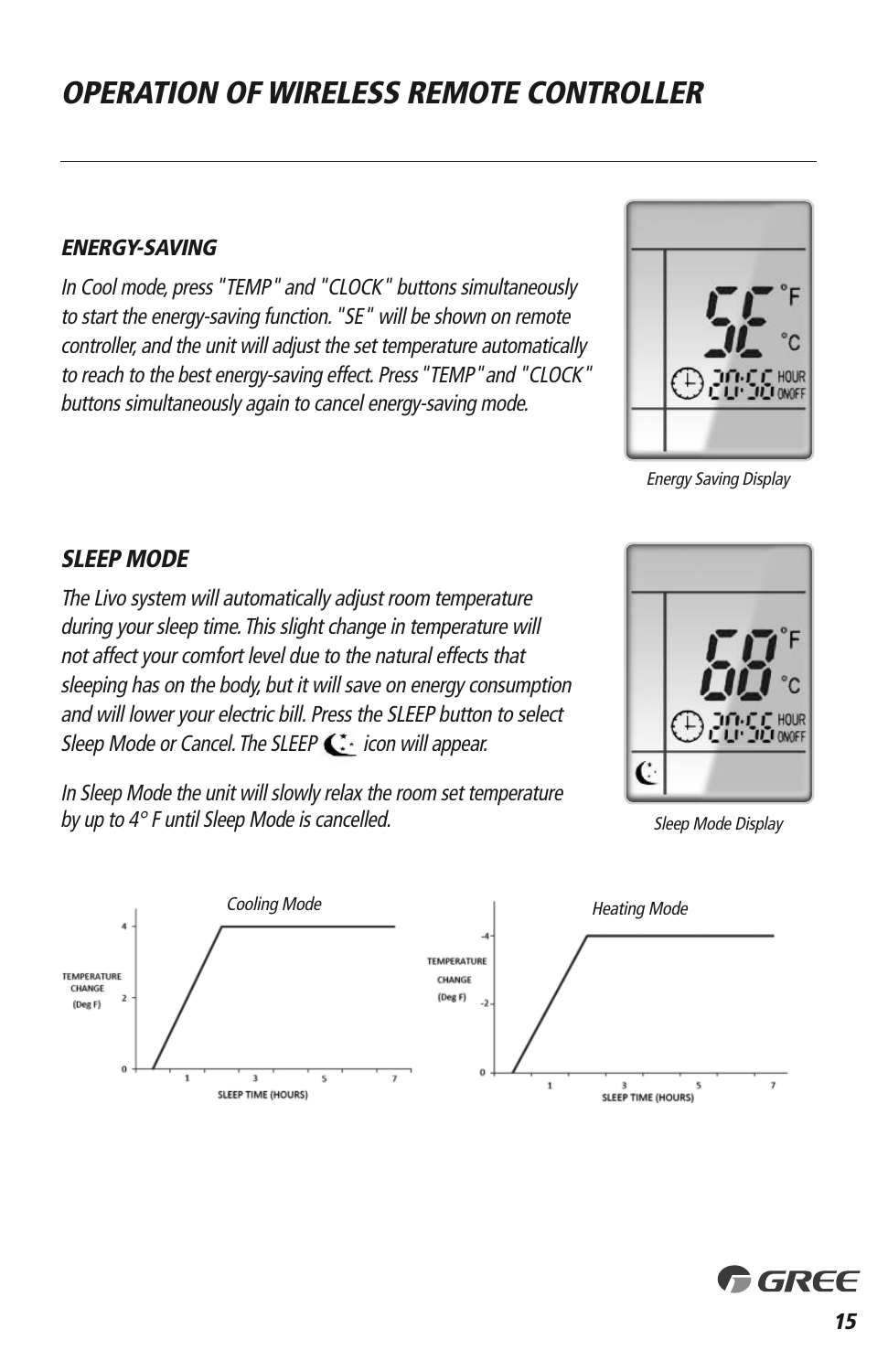#### **CHANGING BATTERIESANDADDITIONAL NOTES**

To change batteries, slide cover off battery compartment on back of remote controller. Remove and safely discard old batteries. Insert two newAAA 1.5V dry batteries, using correct polarity. Reattach back cover.

#### **NOTE:**

- If the remote controller will not be used for a long time, remove batteries to prevent leakage damage.
- Be sure to aim the remote controller at the receiver of the main unit when operating.
- When remote emits <sup>a</sup> signal, icon will flicker; <sup>a</sup> tone will be heard when unit receives that signal.

#### **CHANGING BATTERIES**



#### **DAMAGED OR LOST REMOTE CONTROLLER**

If remote controller is lost or damaged, the Livo system can be turned off directly from the indoor unit. Lift the front panel of the indoor wall unit, then press the AUX button to turn on or turn off. When the unit is on, it will operate in AUTO Mode.



Use insulated object to press the auto button.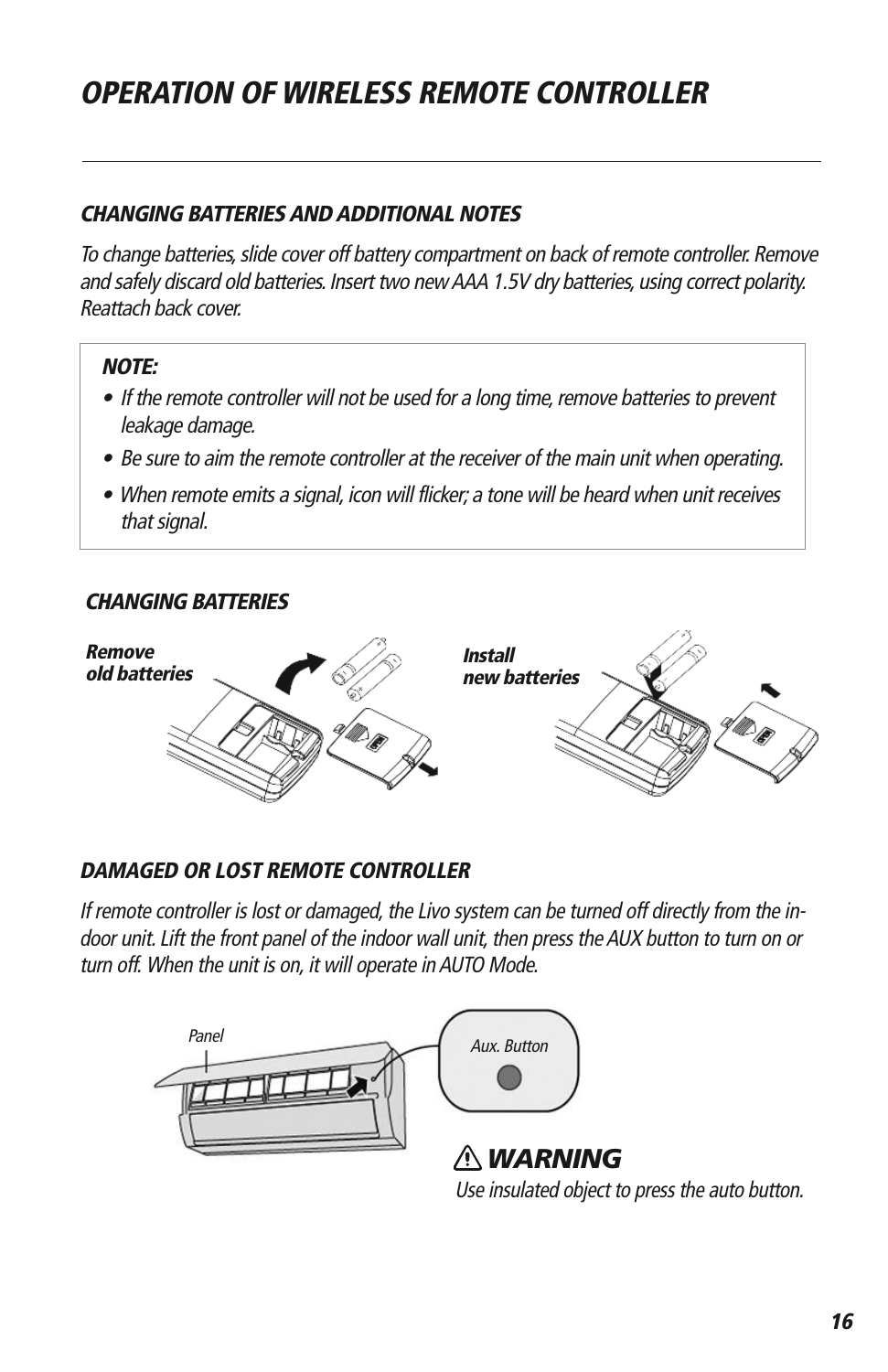# **CARE AND CLEANING**

# *WARNING*

#### **Take notice of the following items before cleaning your Livo indoor wall unit.**

- To avoid electric shock or injury, do not attempt to clean the unit unless it has been turned off and the indoor and outdoor units have been disconnected from the main power supply.
- Do not wash the unit with water; this may cause an electric shock.
- During cleaning, be sure to use <sup>a</sup> stable and safe standing platform.

#### **FRONT PANEL CLEANING**

Wash the front panel using warm water and mild detergent with a soft cloth or soft brush.

**NOTE:** Do not use bleach,abrasives or water above 110°F (45°C) as it may cause discoloration or damage to the surface of the unit.

#### **AIR FILTER CLEANING**

Changing your air filter on <sup>a</sup> regular basis prevents many problems. Dirty air filters will affect the performance and the longevity of your unit. It is recommended that air filters be cleaned every three (3) months.

#### **To access and clean the filter:**

- 1. Open Front Panel Firmly grasp both sides of the front panel and pull upward to about 60 degree angle. (NOTE: do not force panel open).
- 2. Remove Filter Remove the filter as indicated in the figure at right.
- 3. Clean Filter

Use vacuum to clean the filter. When the filter is very dirty, use warm water (below 110°F) to clean it, and then dry filter before replacing.

4. Reinstall Filter Reinstall the filter and then close the panel cover tightly.

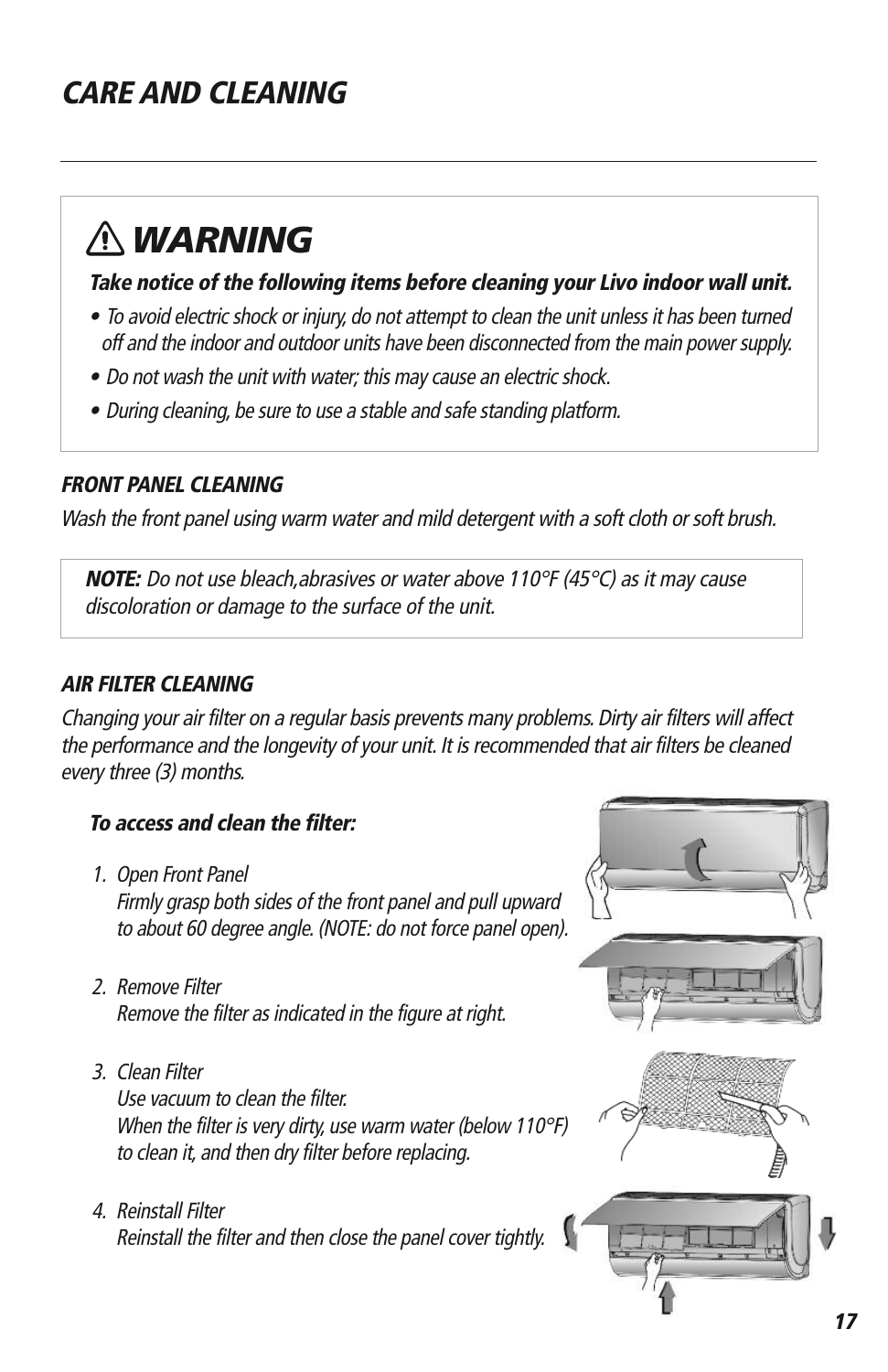# **TROUBLESHOOTING**

| <b>PROBLEM</b>                                                       | <b>CAUSE/SOLUTION</b>                                                                                                                                                                                               |
|----------------------------------------------------------------------|---------------------------------------------------------------------------------------------------------------------------------------------------------------------------------------------------------------------|
| System does not restart.                                             | <b>Cause:</b> The system has a built-in three-minute delay to prevent short and/or rapid<br>cycling of the compressor.                                                                                              |
|                                                                      | <b>Solution:</b> Wait three minutes for the protection delay to expire.                                                                                                                                             |
| Indoor unit emits unpleasant odor<br>when started                    | <b>Cause:</b> Typically unpleasant odors are the result of mold or mildew forming on<br>the coil surfaces or the air filter.<br>Solution: Wash indoor air filter in warm water with mild cleaner. If odors persist, |
|                                                                      | contact a qualified service professional to clean the coil surfaces.                                                                                                                                                |
| You hear a "water flowing" sound.                                    | <b>Cause:</b> It is normal for the system to make "water flowing" or "gurgling" sounds<br>from refrigerant pressures equalizing when the compressor starts and stops                                                |
|                                                                      | <b>Solution:</b> The noises should discontinue as the refrigerant system equalizes after<br>two or three minutes.                                                                                                   |
| A thin fog or vapor coming out<br>of the indoor unit when system is  | <b>Cause:</b> It is normal for the system to emit a slight fog or water vapor when<br>cooling extremely humid warm air.                                                                                             |
| running.                                                             | <b>Solution:</b> The fog or water vapor will disappear as the system cools and<br>dehumidifies the room space.                                                                                                      |
| You hear a slight cracking sound<br>when the system stops or starts. | Cause: It is normal for the system to make "slight cracking" sounds from parts<br>expanding and contracting during system starts and stops.                                                                         |
|                                                                      | Solution: The noises will discontinue as temperature equalizes after 2 or 3 minutes.                                                                                                                                |
| The system will not run.                                             | <b>Cause:</b> There are a number of situations that will prevent the system from running.                                                                                                                           |
|                                                                      | <b>Solution:</b> Check for the following:<br>· Circuit breaker is "tripped" or "turned off."                                                                                                                        |
|                                                                      | • Power button of remote is not turned on.                                                                                                                                                                          |
|                                                                      | • Batteries in the remote controller are low.                                                                                                                                                                       |
|                                                                      | • Remote controller is in sleep mode or timer mode.                                                                                                                                                                 |
|                                                                      | • Otherwise, contact a qualified service professional for assistance.                                                                                                                                               |
| The unit is not heating or cooling<br>adequately.                    | Cause: There are a number of reasons for inadequate cooling or heating.                                                                                                                                             |
|                                                                      | <b>Solution:</b> Check the following:                                                                                                                                                                               |
|                                                                      | • Remove obstructions blocking airflow into the room.<br>• Clean dirty or blocked air filter that is restricting airflow into the system.                                                                           |
|                                                                      | • Seal around door or windows to prevent air infiltration into the room.<br>• Relocate or remove heat sources from the room.                                                                                        |
| Water leakage from the<br>outdoor unit.                              | Cause: It is normal for the outdoor unit to generate condensate water in the<br>reverse cycle heating and defrost mode.                                                                                             |
|                                                                      | <b>Solution:</b> This is normal. No action is required.                                                                                                                                                             |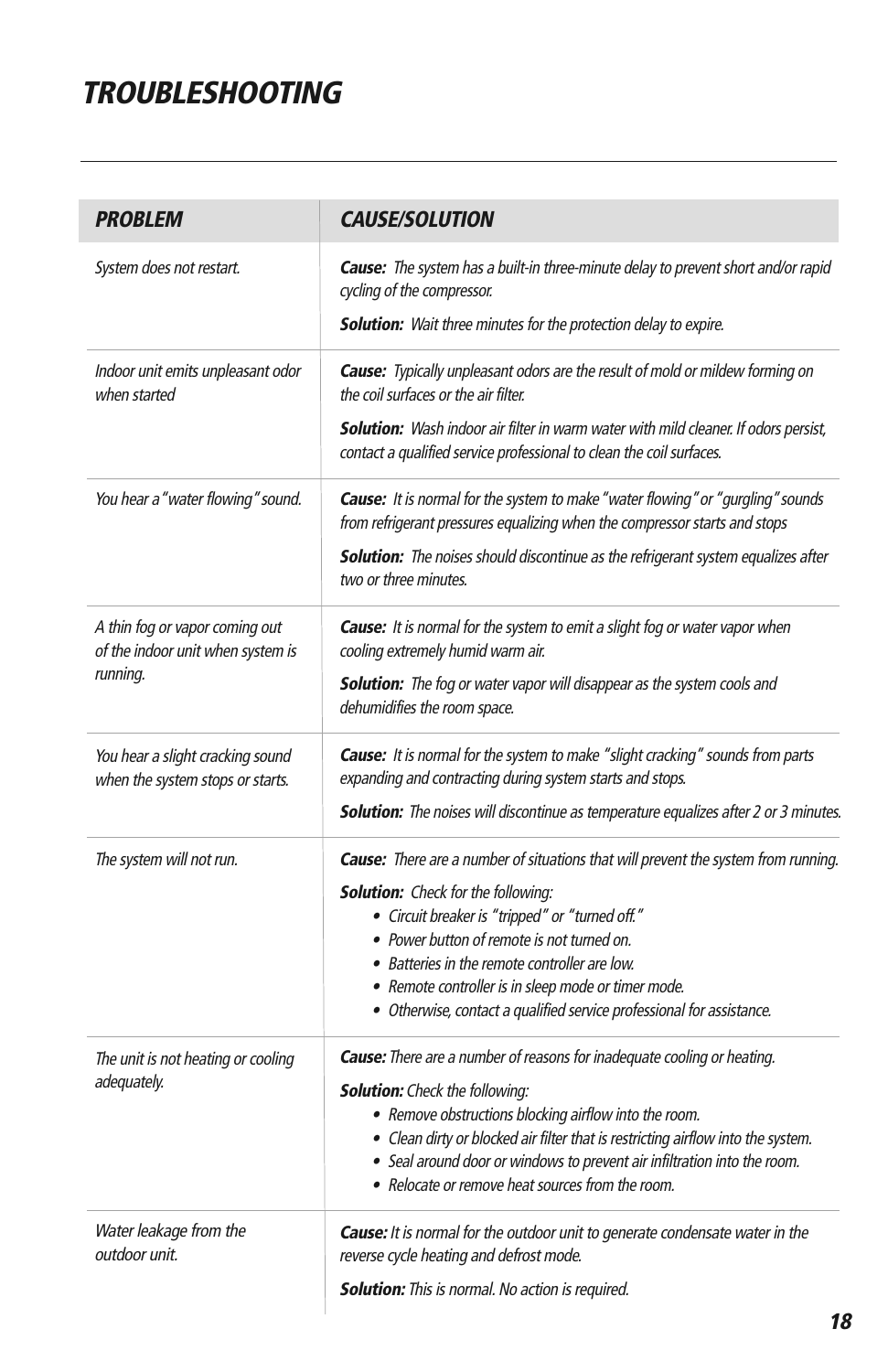# **TROUBLESHOOTING**

| <b>PROBLEM</b>                                                               | <b>CAUSE/SOLUTION</b>                                                                                                                                                                                                                                                                                                                                                                  |
|------------------------------------------------------------------------------|----------------------------------------------------------------------------------------------------------------------------------------------------------------------------------------------------------------------------------------------------------------------------------------------------------------------------------------------------------------------------------------|
| Water leaking from the indoor<br>unit into the room.                         | <b>Cause:</b> While it is normal for the system to generate condensate water in cooling<br>mode, it is designed to drain this water via a condensate drain system to a safe location.                                                                                                                                                                                                  |
|                                                                              | <b>Solution:</b> If water is leaking into the room, it may indicate one of the following.<br>• The indoor unit is not level right to left. Level indoor unit.<br>• The condensate drain pipe is restricted or plugged. All restrictions must<br>be removed to allow continuous drainage by gravity.<br>• If problem persists, contact a qualified service professional for assistance. |
| Wireless remote controller<br>does not work.                                 | <b>Cause:</b> There are a number of possible reasons                                                                                                                                                                                                                                                                                                                                   |
|                                                                              | <b>Solution:</b> Check the following:                                                                                                                                                                                                                                                                                                                                                  |
|                                                                              | • The batteries might be low. Change the batteries.                                                                                                                                                                                                                                                                                                                                    |
|                                                                              | • The remote controller must be within 25 ft. (7.5 m) with no obstructions                                                                                                                                                                                                                                                                                                             |
|                                                                              | of the indoor unit. If remote controller needs to be replaced, contact a                                                                                                                                                                                                                                                                                                               |
|                                                                              | qualified service professional for assistance. In the meantime, use the<br>Aux Button to operate the system.                                                                                                                                                                                                                                                                           |
| The unit will not deliver air.                                               | Cause: There are a number of system functions that will prevent air flow.                                                                                                                                                                                                                                                                                                              |
|                                                                              | <b>Solution:</b> Check for the following:                                                                                                                                                                                                                                                                                                                                              |
|                                                                              | . In heating mode, the indoor fan may not start for three minutes if the<br>room temperature is very low. This is to prevent blowing cold air.<br>• In heat mode, if the outdoor temperature is low and humidity is high,<br>the system may need to defrost for up to 10 minutes before beginning                                                                                      |
|                                                                              | a heating cycle.                                                                                                                                                                                                                                                                                                                                                                       |
|                                                                              | • In dry mode, the indoor fan may stop for up to three minutes during the<br>compressor off delay.                                                                                                                                                                                                                                                                                     |
|                                                                              | • Otherwise, you should contact a qualified service professional for assistance.                                                                                                                                                                                                                                                                                                       |
| Moisture or condensation<br>on the discharge air louvers<br>or outlet vents. | <b>Cause:</b> It is normal for the system to develop condensation or moisture on the<br>discharge air louvers when cooling warm humid air for a long period of time.                                                                                                                                                                                                                   |
|                                                                              | <b>Solution:</b> The condensation or moisture will disappear as the system cools and<br>dehumidifies the room space.                                                                                                                                                                                                                                                                   |

# *A* CAUTION

**Stop operation and call for service in the following circumstances:**

- You hear <sup>a</sup> harsh or unusual sound during operation.
- Unusually foul odor is emitted during operation.
- Water is leaking in the room.
- You notice <sup>a</sup> burning smell or see smoke.
- Circuit breaker trips frequently, or unit stops abnormally often.

GREE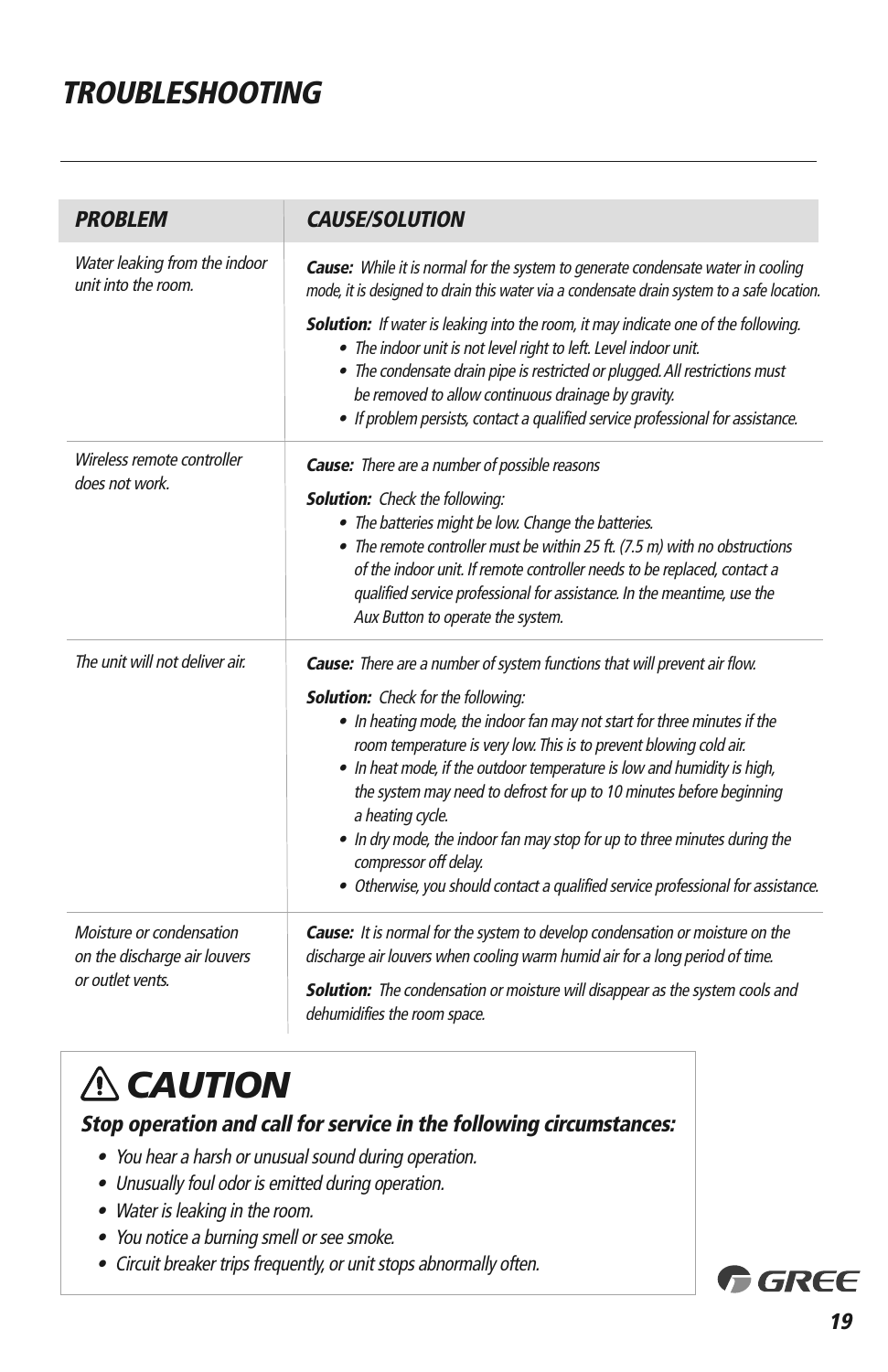# **ENERGY SAVING TIPS**

- **1. Reduce room setpoint at night:** During the nighttime hours you don't require the same level of conscious cooling or heating. Try using Sleep Mode to gradually relax room temperature and allow the unit to run less and save energy.
- **2. Curtains and shades:** In the summer, it is recommended to block the effects of the sun. Close window curtains and shades on the south and west side of your home to help block solar heat. In winter, the sun is your friend. Open curtains and shades to allow solar heat into your room.
- **3. Close doors:** If you don't need to heat and cool your whole home, confine the heating and cooling to one room by closing doors.
- **4. Service the unit:** Some basic maintenance might be all you need. The outdoor unit will greatly benefit from <sup>a</sup> good hosing off, especially in treed areas where seeds and other debris can stick to coil fins and make the unit work up to 15% harder!
- **5. Rearrange the room:** Furniture that obstructs airflow means you could be heating and cooling the back of <sup>a</sup> chair instead of the actual living space. Remove or rearrange obstacles blocking airflow.
- **6. Try 75 degrees:** 75°F is <sup>a</sup> good point for an air conditioner to run at its optimal performance level. Even <sup>a</sup> 5-degree change in temperature can make your unit use up to 40% more energy.
- **7. Lighting:** Turning lights off can help reduce your heat. Each light bulb is <sup>a</sup> tiny heater. Your air conditioner must waste energy overcoming the heat from your lights to reach and hold your desired room temperature.
- 8. **Is anyone home?** If possible, while you're away turn your unit to Auto mode and make sure windows and curtains are closed.Although room temperature may be less than optimal for <sup>a</sup> few minutes when you return, the unit will soon have the room back to your desired temperature.
- **9. Don't forget the fan:** The fan is much like <sup>a</sup> car. The faster it runs, the more energy it uses. Sometimes we need the car to go fast, but slow is good enough most of the time. Try saving money by using the comfortable quiet low fan speed as much as possible.